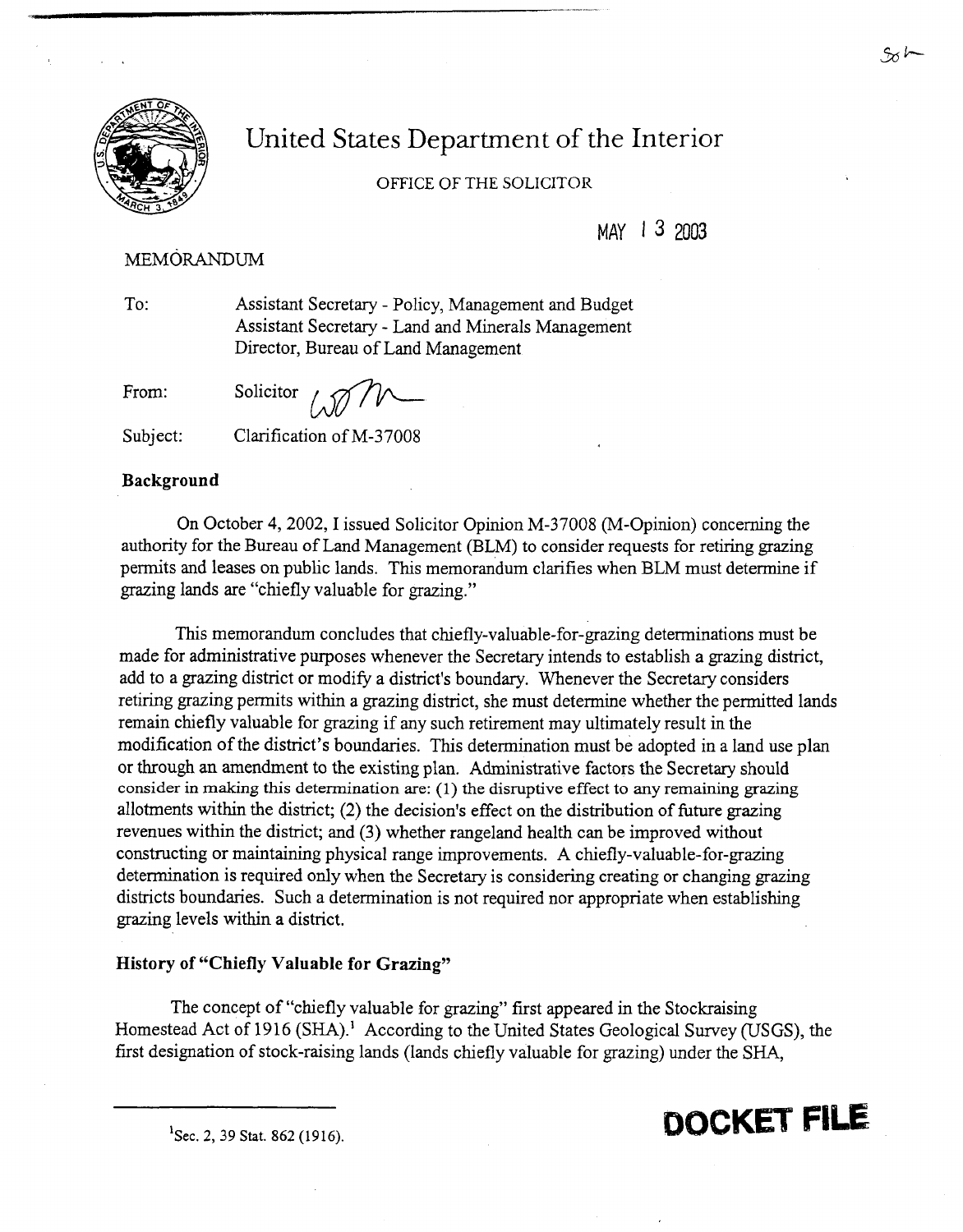occurred on November 28, 1917<sup>2</sup> Prior to this first designation, the Department of the Interior issued instructions to the USGS on how to classify lands under the SHA.<sup>3</sup> Basically, if the land was capable of supporting diversified farming, dry-farming, or was irrigable, the land was not available for disposal as land chiefly for grazing under the SHA.<sup>4</sup> If the land contained merchantable timber, the land was also excluded fiom designation as chiefly valuable for grazing under the SHA.<sup>5</sup>

The USGS developed a system to classify the public lands by determining the lease value of the land and assessing whether the land was capable of supporting farming. The USGS sorted the lease value of the land into categories of less than one cent per acre, one to two cents per acre, and two to three cents per acre.<sup>6</sup> The one-cent land had a carrying capacity of less than eight animal units to the square mile, the one to two cent land ranged fiom eight to 15 animal units to the square mile and the remainder able to carry more than 15 or more animal units to the square mile.7 These designations made up the lands characterized as chiefly valuable for grazing and served as the foundation for the formation of grazing districts.

#### **The Taylor Grazing Act**

In 1934, Congress enacted the Taylor Grazing Act<sup>8</sup> (TGA) to prevent overgrazing, to stabilize the livestock industry and to provide for the orderly use of the range.<sup>9</sup> To advance these goals of the TGA, President Roosevelt issued two Executive Orders withdrawing public lands from the operation of the public land laws for the purpose of classifying the land as chiefly

'1918 U.S.G.S. Ann. Rep. 127.

346 I.D. 252 (1917).

 $4$ Id. at 253.

 ${}^{5}$ Id. at 254-55. "The presence of a small amount of timber on the land classified will not exclude it from designation, and a 40-acre tract which contains less than 25,000 feet of saw-timber or its equivalent in poles, posts, or cordwood may, therefore, be designated."

<sup>6</sup>To Provide for the Orderly Use, Improvement, and Development of the Public Range, Hearings on H.R. 6462 Before the Senate Comm. on Public Lands, 73<sup>rd</sup> Cong., 2d Sess. 49-51 (April 20 to May 2, 1934).

 $7_{\text{Id}}$ 

'43 U.S.C. **55** 315-31% (2000).

**948** Stat. 1269 (1934) (language derived from uncodified preamble); *see also* 43 U.S.C. *5* 3 15a and Executive Order No. 6910 (November 26, 1934), *reprinted in* 54 *I.D.* 539 (1934). **A** later order excluded **grazing**  districts from E.O. 6910. Executive Order No. 7274 (January 14, 1936) *reprinted in* 55 *I.D. 444* (1936). *See also Andrus* v. *Utah,* 446 U.S. 500, 5 16 n. 20 (1980).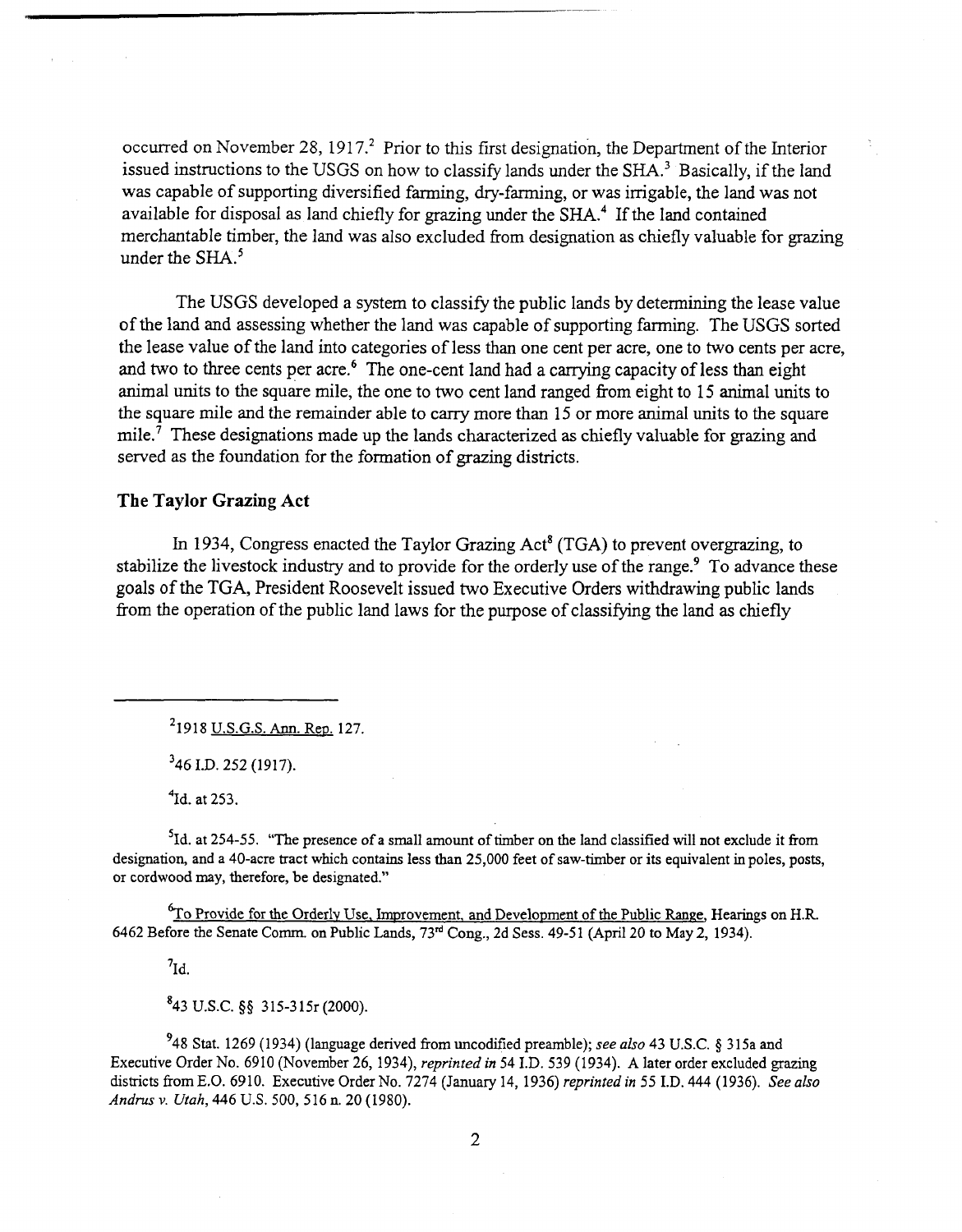valuable for grazing.<sup>10</sup> As envisioned by the TGA, only unreserved public domain lands (exclusive of Alaska) that, in the opinion of the Secretary, "are chiefly valuable for grazing and raising forage crops" may be included within a grazing district.<sup>11</sup> The TGA authorizes the Secretary of the Interior, in his or her discretion, to create grazing districts, to add to the districts and to modify district boundaries.<sup>12</sup> Under this authorization, grazing districts were established and still exist today. Moreover, Congress set apart the chiefly-valuable-for-grazing classification from other classifications by requiring the Secretary to adequately safeguard grazing privileges.<sup>13</sup>

The TGA provides that the Secretary "shall make provision for the protection, administration, regulation and improvement of such grazing districts."<sup>14</sup> Grazing districts, as contemplated by the TGA, provide for the orderly use of the range, effectuate the Secretary's duty to safeguard grazing privileges and determine the formula for the distribution of gazing fees. For example, under the TGA and the Federal Land Policy and Management Act  $(FLMPA)^{15}$  half of the fees obtained from both grazing permits (issued for grazing within a grazing district) and grazing leases (issued for grazing outside of a grazing district) is deposited in a separate U.S. Treasury account for the purpose of rehabilitation, protection and range improvements on the grazing lands.<sup>16</sup> The other 50% of the fees are treated differently depending upon whether the fees are generated from a grazing district permit or a non-grazing district lease. The 50% of the fees from a grazing district are split with 37.5% sent to the U.S. Treasury as miscellaneous receipts and 12.5% returned to the state or county where the district is located for

"43 U.S.C. **4** 315.

 $\sim$ 

 $12$ 43 U.S.C. 8 315.

<sup>13</sup>43 U.S.C. § 315b ("So far as consistent with the purposes and provisions of this subchapter, grazing privileges recognized and achowledged shall be adequately safeguarded.").

**<sup>14</sup>**43 U.S.C. § 315a.

**"43** U.S.C. §\$ 1701-1785 (2000).

<sup>&#</sup>x27;O~xec. Order No. 6910 (November 26, 1934) *reprinted in* 54 I.D. 539 (1934). Exec. Order No. 6910 temporarily withdrew all "vacant, unreserved, and unappropriated lands" in Arizona, California, Colorado, Idaho, Montana, Nevada, New Mexico, North Dakota, Oregon, South Dakota, **Utah,** and Wyoming from settlement, location, sale, or entry for the express purpose of classification and pending determination of the most usehl purpose for which the land may be used under the provisions of the TGA. President Roosevelt issued a similar Executive Order, No. 6964, on February 5, 1934, *reprinted* in 55 *I.D.* 188 (1935), withdrawing "all public lands" in Alabama, Arkansas, Florida, Kansas, Louisiana, Michigan, Minnesota, Mississippi, Nebraska, Oklahoma, Washington, and Wisconsin for determining the most useful purpose under certain projects **known** as "The Land **Program,** Federal Emergency Relief Administration," and for conservation and development of natural resources.

<sup>&</sup>lt;sup>16</sup>43 U.S.C. § 315i (TGA) and 43 U.S.C. § 1751(b)(FLPMA). "Such rehabilitation, protection, and improvements shall include all forms of range land betterment including but not limited to, seeding and reseeding, fence construction, weed control, water development, and fish and wildlife enhancement...."  $43 \text{ U.S.C.}$ 1 75 1 (b)(FLPMA). *See* also 43 C.F.R. **4** 4 120.3-8 (Range Improvement Fund).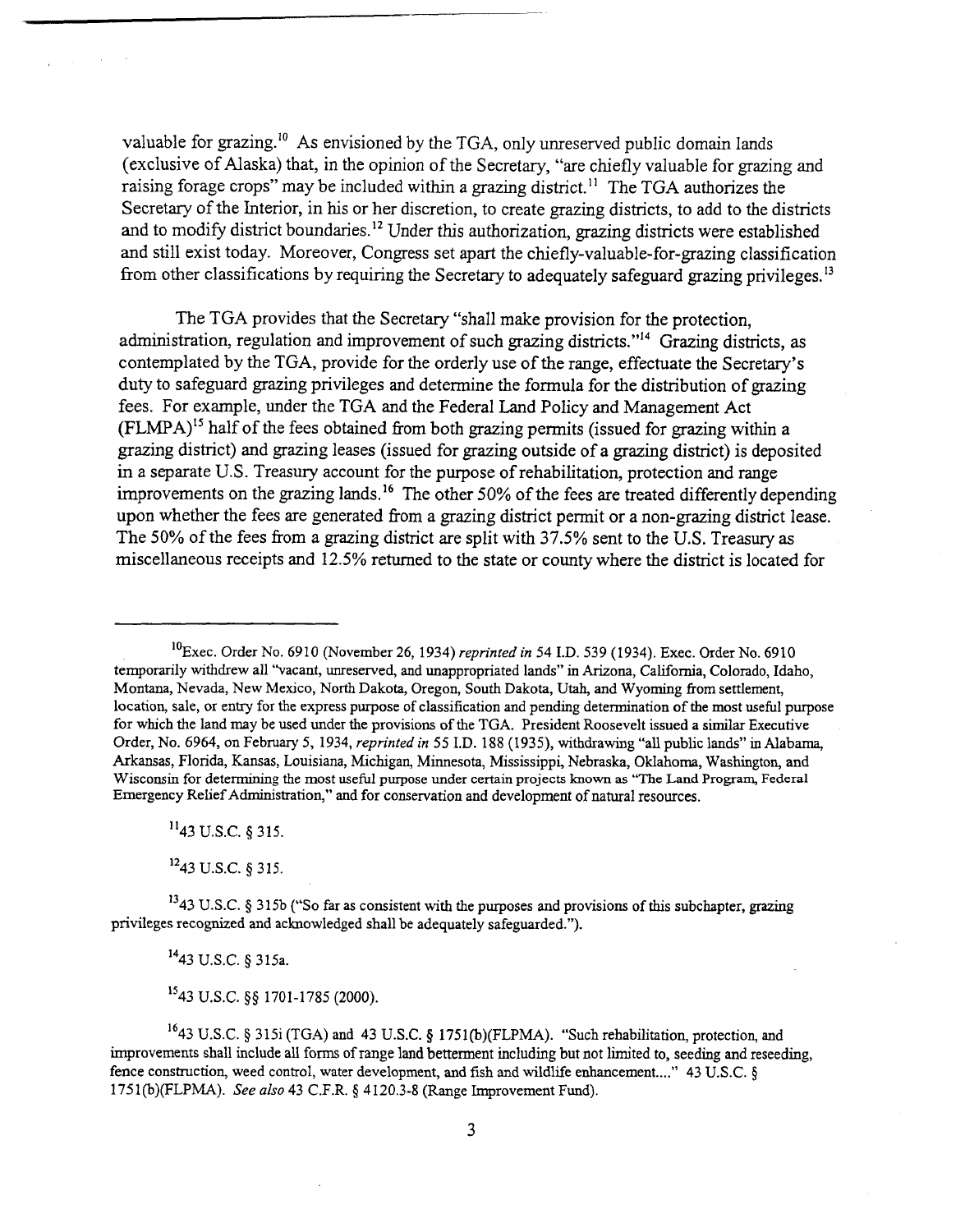expenditure as the State Legislature may prescribe. **l7** The TGA and FLPMA both recognize the importance of improving the range by constructing range improvements that lead to "substantial betterment of forage conditions with resulting benefits to wildlife, watershed protection, and livestock production."<sup>18</sup> A portion of the grazing receipts are used for these purposes. These administrative functions remain a vital component of meeting the objectives of the TGA. Thus, the grazing districts initiated by the TGA retain their importance today as contemplated by Congress when it passed the TGA.

#### **The Federal Land Policy and Management Act and Grazing**

When enacting FLPMA, Congress did not repeal or modify the grazing provisions of the TGA.<sup>19</sup> Instead, FLPMA set forth a new structure for the Secretary and the BLM to manage federal lands. Congress also expressly protected the grazing permit system as contemplated by the **TGA20** and expressly preserved the classifications and withdrawals that led to the creation of grazing districts. $21$ 

FLPMA requires the Secretary to "develop, maintain, and, when appropriate, revise land use plans" for all federal land uses.<sup>22</sup> Land use planning decisions, including allotment management plans (AMPs), control livestock grazing on federal land.<sup>23</sup> These land use plans determine grazing levels and periods of use in order to meet the objectives of multiple use and

1743 U.S.C. *5* 315i. For grazing lease receipts, the remaining 50% return to the state and county of the grazing lease.

1843 U.S.C. *5* 175 l(b)(l). See *also* 43 **U.S.C. 9** 3 15a (improvement of the range); Public Range Improvement Act, 43 U.S.C. *5* 1901(f) ("the term 'range improvement' means any activity or program on or relating to rangelands which is designed to improve production of forage; change vegetative composition; control patterns of use; provide water; stabilize soil and water conditions; and provide habitat for livestock and wildlife. The term includes but is not limited to, structures, treatment projects, and use of mechanical means to accomplish the desired results.").

1943 U.S.C. **9** 1701(b) (FLPMA "shall be construed as supplemental to and not in derogation of the purposes for which public lands are administered under other provisions of law.").

**20§** 701(a), Pub. L. 94-579 (1976) ('Wothing in this Act, or in any amendment made by this Act, shall be construed as terminating any valid lease, permit, patent, right-of-way, or other land use right or authorization existing on the date of approval of this Act [Oct. 21, 19761.").

 $^{21}$ § 701(c), Pub. L. 94-579 (1976) ("All withdrawals, reservations, classifications, and designations in effect as of the date of approval of this Act [Oct. 21, 1976] shall remain in full force and effect until modified under the provisions of this Act or other applicable law.").

 $^{22}$ 43 U.S.C. § 1712(a).

**2343 U.S.C. 9** 1702(k) **("An** 'allotment management plan' means a document prepared in consultation with the lessees or permittees involved, which applies to livestock operations on the public lands or on lands within National Forests in the eleven contiguous Western States....").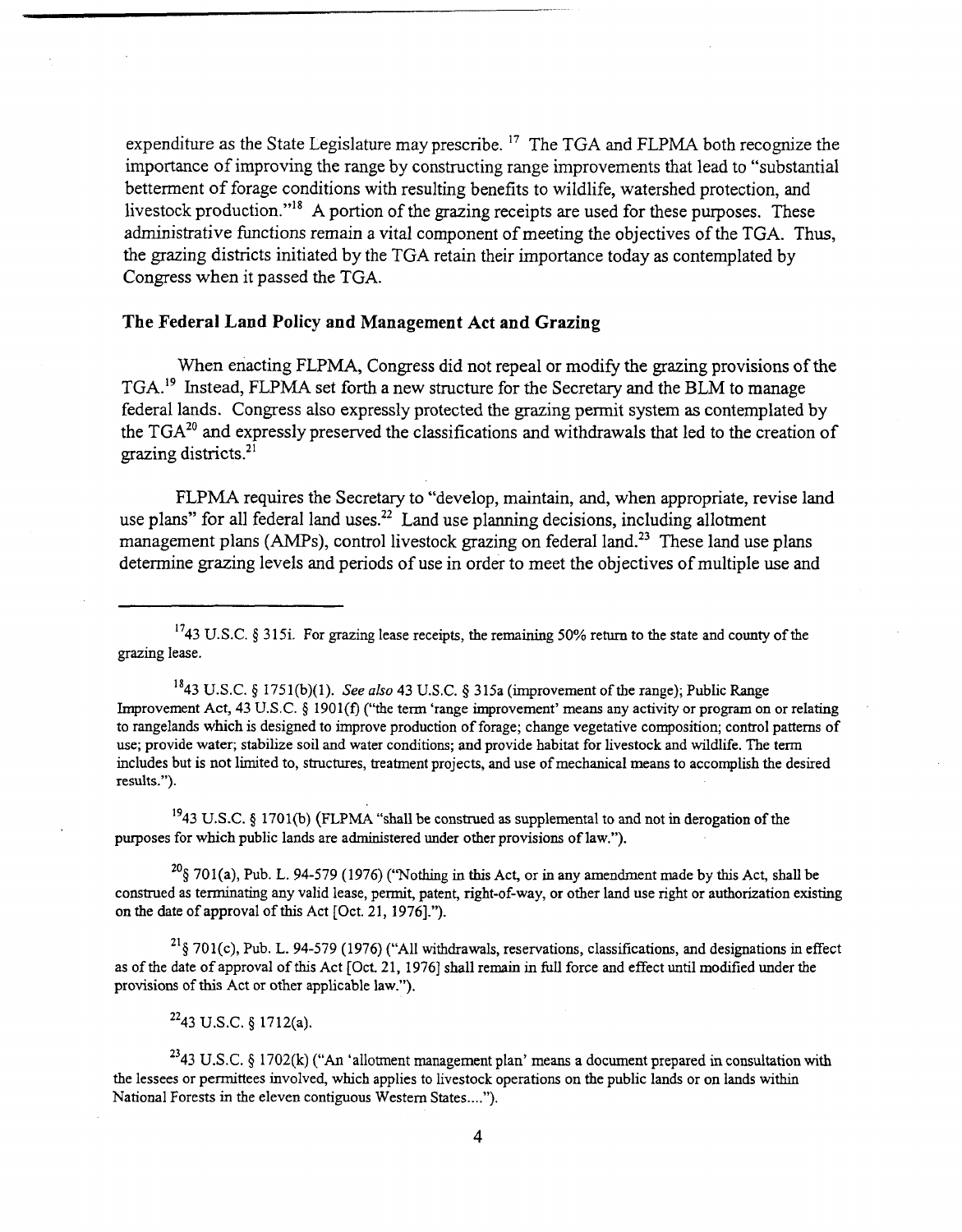sustained yield as well as economic and other objectives as determined by the Secretary.<sup>24</sup> The land use planning process, as opposed to the classification process, establishes grazing use. Therefore, determining whether federal land remains chiefly valuable for grazing is neither required nor appropriate during the land use planning process when establishing grazing levels, as in an allotment management plan. An exception to this principle exists when and if the Secretary chooses to create a new grazing district, add to a district or modify a district's boundary as envisioned by the  $TGA.^{25}$ 

The M-Opinion recognizes that the Secretary has the discretion to adjust grazing use based on range conditions, including cancelling a pennit, and to regulate the occupancy and use of the range. The BLM determines actual levels and periods of use through the land use planning process. If the BLM develops an AMP for the grazing lands, FLPMA requires the BLM to do so "in careful and considered consultation, cooperation and coordination with the lessees, permittees, and landowners involved."26 The Secretary has discretion under FLPMA to use the land use planning process to cancel a permit, change grazing use distributions, or to devote the land to another public purpose or disposal, but such a decision must be in accordance with the relevant land use plan.<sup>27</sup>

#### **Grazing "Retirement"**

Even though the Secretary has discretion to discontinue grazing, complete and permanent elimination of grazing or a grazing district must be carefully considered and should avoid contravening the purposes for which Congress enacted the TGA. Eliminating grazing or a grazing district may

- disrupt the orderly use of the range,
- breach the Secretary's duty to adequately safeguard grazing privileges,
- be contrary to the protection, administration, regulation and improvement of public lands within grazing districts,
- hamper the government's responsibility to account for **grazing** receipts, or
- impede range improvements as foreseen by the TGA and FLPMA.<sup>28</sup>

In deciding when the BLM must determine whether federal lands remain chiefly valuable

 $^{25}$ 43 U.S.C. § 315.

 $2643$  U.S.C. § 1752(d).

<sup>27</sup>43 U.S.C. § 1752(g). *See also* 43 U.S.C. § 1712(e)(2) (discontinuing a major federal land use may compel Congressional reporting requirements).

2843 U.S.C. 315i and **43** U.S.C. **4** 1751(b).

 $^{24}$ 43 U.S.C. § 1702(k)(1).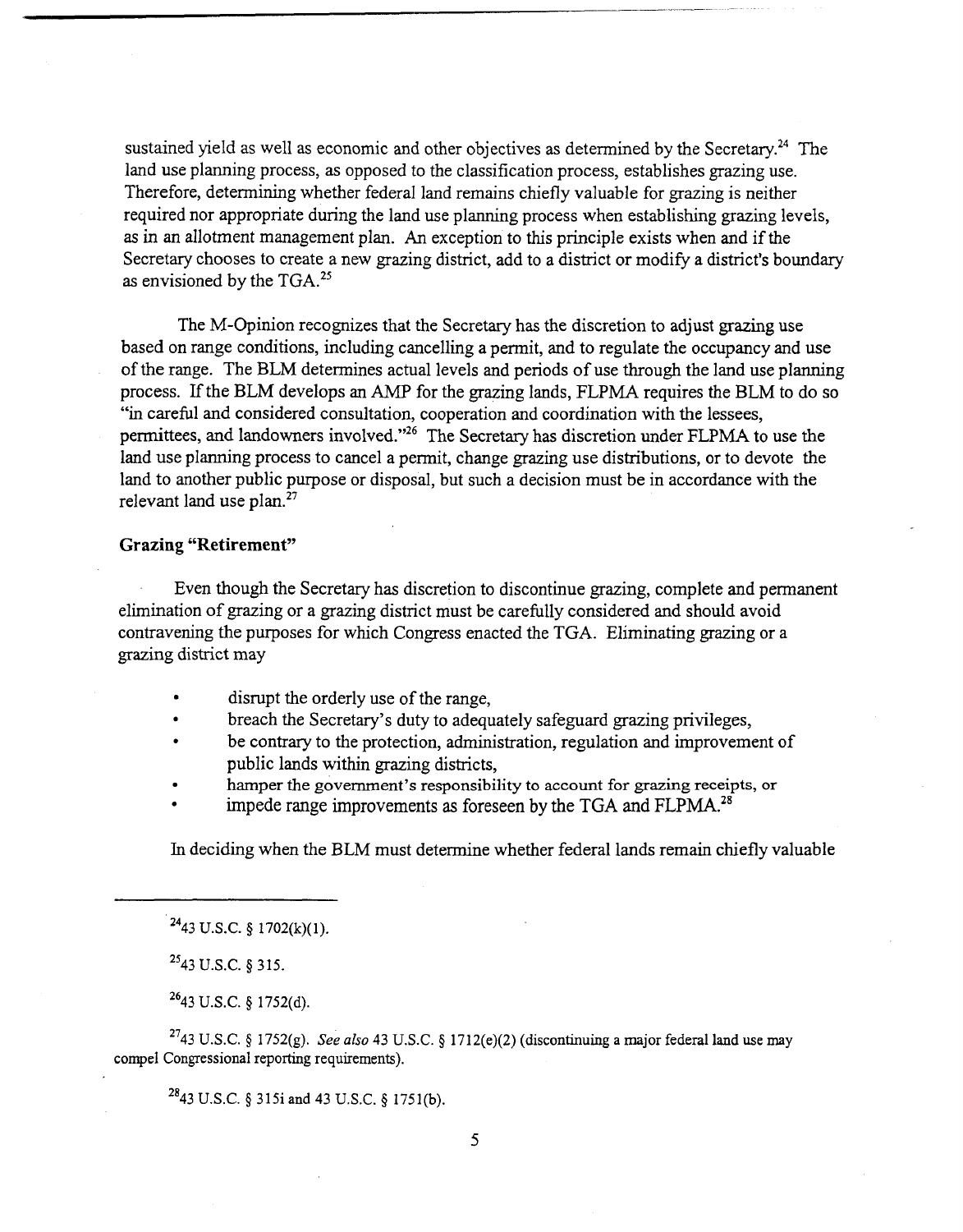for grazing, we look to the TGA itself. Under section 1 of the TGA, the Secretary must determine whether federal lands are chiefly valuable for grazing when she establishes a grazing district, adds to a district or modifies a district's boundaries.<sup>29</sup> Land restoration achieved by temporary non-grazing may be authorized through land use planning and does not require reconsidering a chiefly-valuable-for-grazing determination.<sup>30</sup> The Secretary may also make a chiefly-valuable-for-grazing determination under section 7 of the TGA. Section 7 of the TGA authorizes the Secretary to classify lands for any uses other than grazing and raising forage crops (as would occur if the Secretary permanently retired public lands from grazing), for disposal in satisfaction of an entry, exchange, or selection or location under any of the remaining nondiscretionary land laws (excluding Mining Laws).<sup>31</sup> However, since the passage of FLPMA and its land use planning requirements, section 7 classifications rarely occur in today's federal land management.

Classification of lands as chiefly valuable for grazing is no longer necessary for land use planning because the Secretary has already made the original classification required by TGA. Therefore, there is no need for the BLM continually to re-determine whether the lands remain chiefly valuable for grazing during the land use planning process when establishing grazing levels or when renewing a grazing permit. Thus, a permittee may relinquish a permit but, barring a better use as determined by the Secretary through land use planning, the forage attached to the permit remains available for other permittees until the TGA classification is terminated or the land is removed fiom the grazing district. As long as the boundary of the grazing district remains in place and the classification and withdrawals remain in effect, there is a presumption that grazing within a grazing district should continue. This was the holding in PLC v. Babbitt,  $167$ F.3d 1287, 1308 (10' Cir. 1999), *afld* on other *grounds,* 529 U.S. 728 (2000) ("Congress intended that once the Secretary established a grazing district under the Taylor Grazing Act (TGA), the primary use of that land should be grazing.").<sup>32</sup> Finally, as stated in the M-Opinion, any decision to retire livestock grazing on federal lands is not permanent, absent some congressional action. Any such action is subject to reconsideration and reversal during subsequent land use planning. $33$ 

<sup>30</sup>This memorandum does not address other activities that FLPMA may authorize within grazing districts.

 $3143$  U.S.C. § 315f. In these situations, the BLM looks *prospectively* at the intended land use without examining the existing classfication.

 $32$ See also NRDC v. Hodel, 624 F.Supp. 1045, 1054 (D. Nev. 1985). "[The mandate of Congress in PRIA was that livestock use was to continue as an important use of public lands; they should be managed to maximize productivity for livestock and other specified uses."

<sup>33</sup>See 43 U.S.C. § 1712(e)(1) ("Such decisions, including but not limited to exclusions (that is, total elmhation) of one or more of the principal or major uses made by a management decision shall remain subject to reconsideration, moddication, and termination through revision by the Secretary or his delegate, under the provisions of this section, of the land use plan involved.").

<sup>&</sup>lt;sup>29</sup>43 U.S.C. § 315 ( "[T]he Secretary is authorized, in his discretion, by order to establish grazing districts or additions thereto and/or modify the boundaries thereof...").